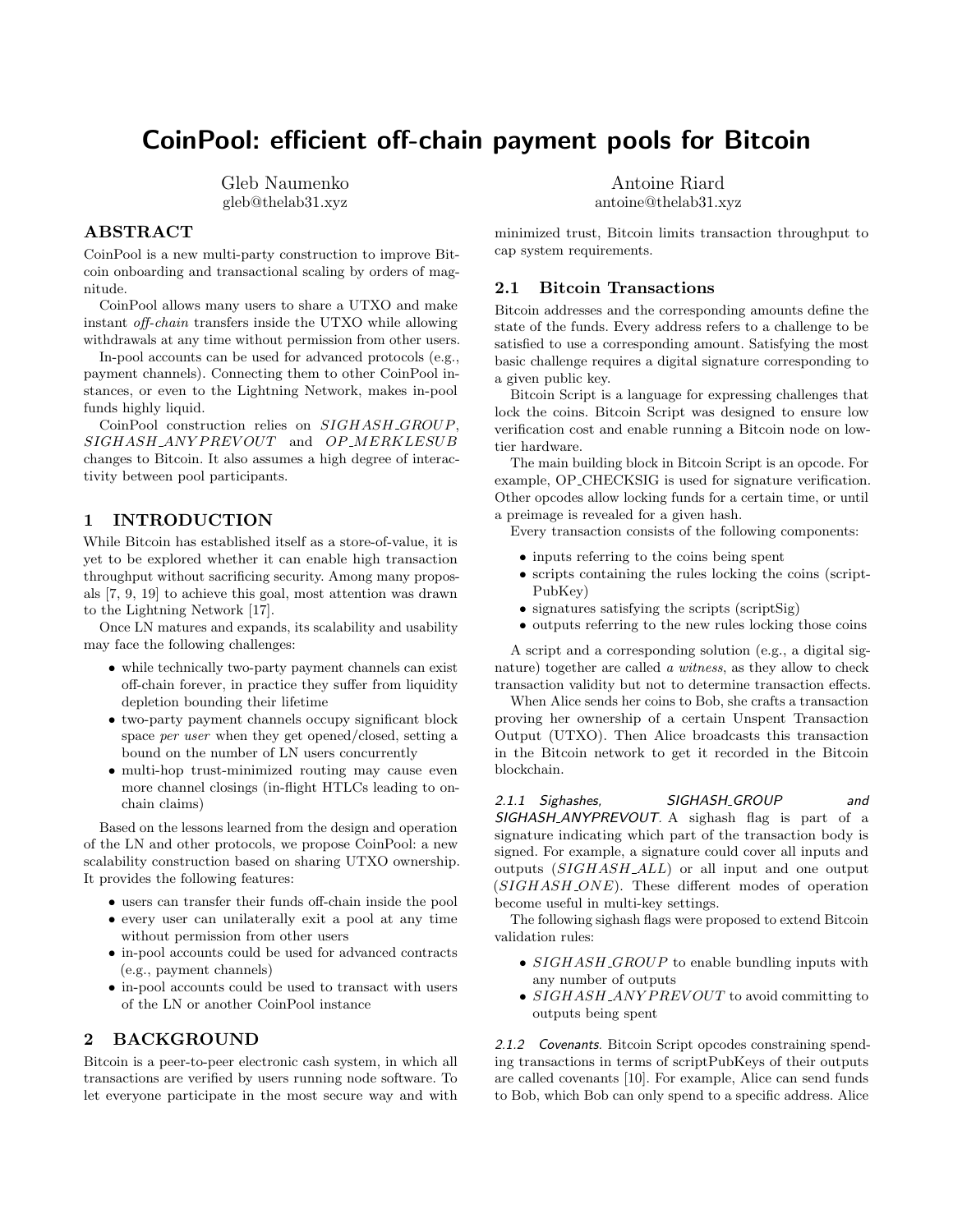enforces this by asking Bob to construct his scriptPubKey in a certain way; and sends to that address.

Covenants are useful for protocols in which several users share a single UTXO. With this feature, users can be sure that they will receive a fraction of coins when the UTXO is spent.

2.1.3 Taproot. Taproot is a UTXO format, which could be spent by satisfying one of the alternative conditions, represented as a Merkle tree. Spending a Taproot UTXO involves revealing a scriptPubKey, a corresponding Merkle branch, and a scriptSig.

In a multi-party setting, protocol participants may choose to tweak the Merkle root of a tree with an aggregation of their public keys, to avoid revealing the tree if they agree on payment details at the spending time. This aggregation is called an internal pubkey.

#### 2.2 Payment channels

Off-chain solutions increase Bitcoin throughput at the cost of additional assumptions.

Payment channel protocols allow making multiple payments within a collateral capacity without recording a transaction in the blockchain (except for channel opening and closing transactions). Instead, channel counterparties pre-sign Bitcoin transactions and keep them locally. These transactions appear in the blockchain to enforce the latest channel state (balances) only when channels get closed.

This optimization comes with a new threat model. Users have to monitor the chain (and act in case of misbehavior) so that their counterparty cannot quietly settle an outdated state. This requirement contrasts with regular Bitcoin payments, in which users monitor the chain only at payment receiving time. This new threat model comes with an extended set of assumptions [\[1,](#page-6-0) [8,](#page-7-5) [18\]](#page-7-6).

2.2.1 Routing and the Lightning Network. Payment channels can be connected in a graph to enable payments between users not connected via a direct channel. The process of forwarding payments is called routing.

Lightning Network is an instance of a Payment Channel Network based on two-party channels. It is the most widely used off-chain protocol, with thousands of bitcoins locked in the network.

#### 2.3 Off-chain update mechanisms

An update mechanism is what invalidates a state of a payment channel (or similar construction) while transitioning to a new state without touching the blockchain.

Currently, payment channels rely on LN-Penalty [\[17\]](#page-7-3): a payer discloses a secret revoking a previous set of pre-signed transactions. If a revoked transaction is published, the payee can use the disclosed secret to confiscate the payer's balance.

LN-Penalty does not work for N-channel users because 1) it requires storing all historical pre-signed transactions and revocation secrets, which does not scale well with the number of users; 2) distributing confiscated balance across N users remains an open game-theoretic question.

Eltoo is an alternative update mechanism [\[3\]](#page-6-1) that overcomes these issues by introducing state ordering at the Bitcoin Script level, once  $SIGHASH \_ANY PREVOUT$  is deployed.

### 3 OFF-CHAIN SCALING

When it comes to scaling Bitcoin with off-chain protocols, two factors matter: onboarding and transactional scaling. Let's now analyze the LN in light of these two metrics.

## 3.1 Onboarding scaling

This metric defines how many users can co-exist off-chain, considering throughput limits at the Bitcoin base layer.

Let's assume the following properties of the LN:

- channel lifetime is  $Tdays$
- ∙ every time a user closes a channel, they open a new one in the same transaction
- ∙ every block can contain at most 3000 transactions

Then,  $T days * 144 blocks/day * 3000txs-block$  is the upper bound for a number of co-existing channels. If an average channel lifetime is 30 days, at most 13,000,000 channels could exist simultaneously in a secure way.

#### 3.2 Transactional scaling

This metric defines how many transfers can be performed offchain per on-chain transaction, considering the properties of the off-chain system.

The off-chain/on-chain ratio in the LN is limited because of the liquidity issues:

- ∙ Routing limits the capabilities to pay and receive payments in the network, forcing users to go on-chain.
- ∙ Channel owners have different goals while maintaining a payment channel  $<sup>1</sup>$  $<sup>1</sup>$  $<sup>1</sup>$ .</sup>

# 4 COINPOOL: SCALABILITY/SECURITY MODEL

CoinPool is a trust-minimized multi-user  $(N > 2)$  off-chain protocol that provides high onboarding and transactional scaling at the cost of high interactivity.

Balances in the pool are organized in a Taproot tree, where leaves ensure every user can spend their balance immediately without permission from other users. A user cannot lose balance or be forced to leave the pool.

To make sure a withdrawing user preserves the state of the remaining CoinPool, unilateral withdrawals must be restricted, so that a user cannot withdraw more than their balance, and the rest of the tree should remain unmodified (see Fig. [1\)](#page-2-0).

Off-chain transfers work by spending a CoinPool output into new CoinPool output of arbitrary state via replacing

<span id="page-1-0"></span> $^1\rm{For\ example,}$  if one channel counterparty raises routing fees over the channel, it may become prohibitively expensive for another counterparty to rebalance the channel.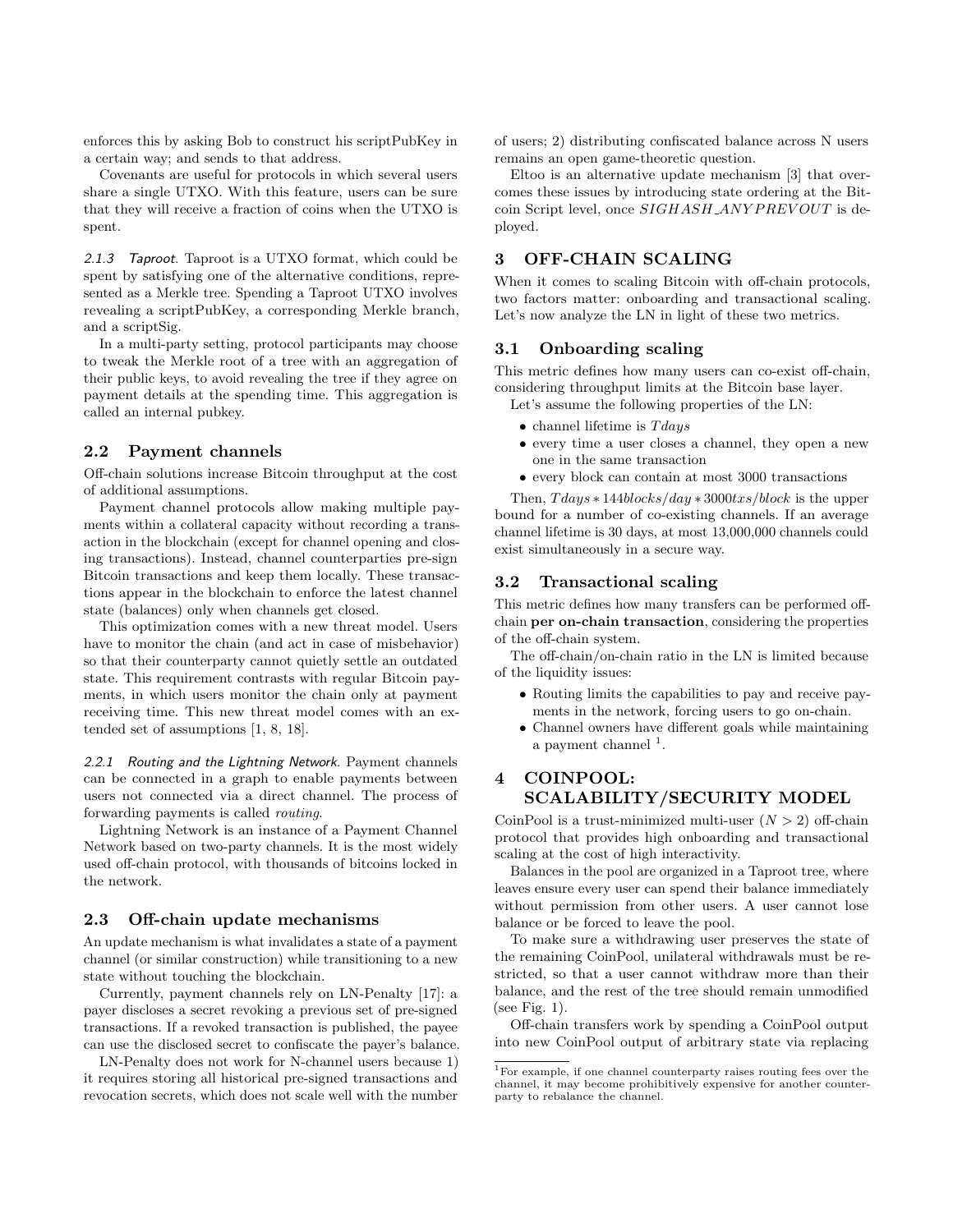<span id="page-2-0"></span>

Figure 1: CoinPool is organized as a tree, in which leaves correspond to user balances and enable unilateral withdrawals. Two extra spending paths are used for cooperative pool operations.

pre-signed transactions. This transition must be authorized by all participants' aggregate public key and with the use of Eltoo.

CoinPool balances can be locked with arbitrary scripts, which allows them to be used as payment channels. This allows 1) connecting CoinPool instances to each other and to the LN; 2) not to ask permission for balance-level state changes from the rest of the pool, which improves scalability [2](#page-2-1) and privacy. Other pool-level actions (for example, transfers between balances) do not affect the operation of these in-pool payment channels.

# 4.1 Enabling any-order exits in a scalable way with OP MERKLESUB, SIGHASH ANYPREVOUT and SIGHASH GROUP

The ability to exit a pool at any time without permission is a fundamental CoinPool feature.

Two primitives are used to restrict a withdrawing participant from violating rules:  $SIGHASH \_GROUP$  to restrict the balance, and  $OP\_MERKLESUB$  to maintain the tree, which we present shortly (but also uses  $SIGHASH \_GROUP$ and  $SIGHASH \_ANYPREVOUT$ )<sup>[3](#page-2-2)</sup>.

Now, we present OP\_MERKLESUB.

4.1.1 Enforcing tree transitions with OP\_MERKLESUB. Every pool withdrawal results in two new UTXOs: one for the exiting user, and one for the rest of the pool.  $OP\_MERKLESUB$  is a new opcode enforcing that the new CoinPool UTXO is equal to the UTXO this transaction is spending, but:

<span id="page-2-3"></span>

Figure 2: CoinPool: users can transfer funds within a single UTXO and withdraw at any time.

- ∙ user's leaf is subtracted from the Merkle tree
- ∙ user's pubkey is subtracted from the internal pubkey

At the transaction verification level, these rules require Merkle tree subtraction and elliptic curve point addition. This scheme also relies on:

- SIGHASH\_ANYPREVOUT allowing signatures to not commit to a particular input
- $SIGHASH \subseteq GROUP$  allowing signatures to not commit to a particular output

All these features combined ensure any-order pool exits without authorizing every possible sequence of exits via a factorial number of signatures.

## 4.2 Enabling leaf-level payment channels with SIGHASH ANYPREVOUT

Using CoinPool leaves as two-party payment channels or similar protocols largely increases the scalability of CoinPool.

This feature requires  $SIGHASH \_ANY PREVOUT$ , because otherwise transactions enforcing leaf-level payment channels would have to commit to a particular CoinPool state hash, which means every state change of the pool would invalidate these payment channels.

#### 5 COINPOOL OPERATIONS

CoinPool instance state is defined by a set of public keys and the associated balances, which are debited and credited during pool operation.

This state is maintained by an on-chain UTXO and a set of pre-signed transactions. Pre-signed transactions are the only objects aware of user balances: they restrict users from exceeding balances while withdrawing.

Off-chain transfers between pool accounts require replacing pre-signed transactions with new ones. All pool participants have to approve these transitions (see Fig. [2\)](#page-2-3). If an update reduces the balance of a user unexpectedly, this user should refuse to authorize the update.

If an outdated transaction is published on-chain, participants should challenge it to make sure their funds remain safe. This action requires all pool participants to store the pool state locally.

<span id="page-2-1"></span><sup>&</sup>lt;sup>2</sup>In the next section, we will show that by default, such actions require authorization from all pool participants <sup>3</sup>These restrictions could be also achieved by pre-signing all possible

<span id="page-2-2"></span>sequences of state transitions (producing, storing and exchanging all these signatures), which scales poorly (factorial) with the number of participants. For balances specifically, another potential solution is to enforce all balances to be equal, which would significantly reduce CoinPool usability.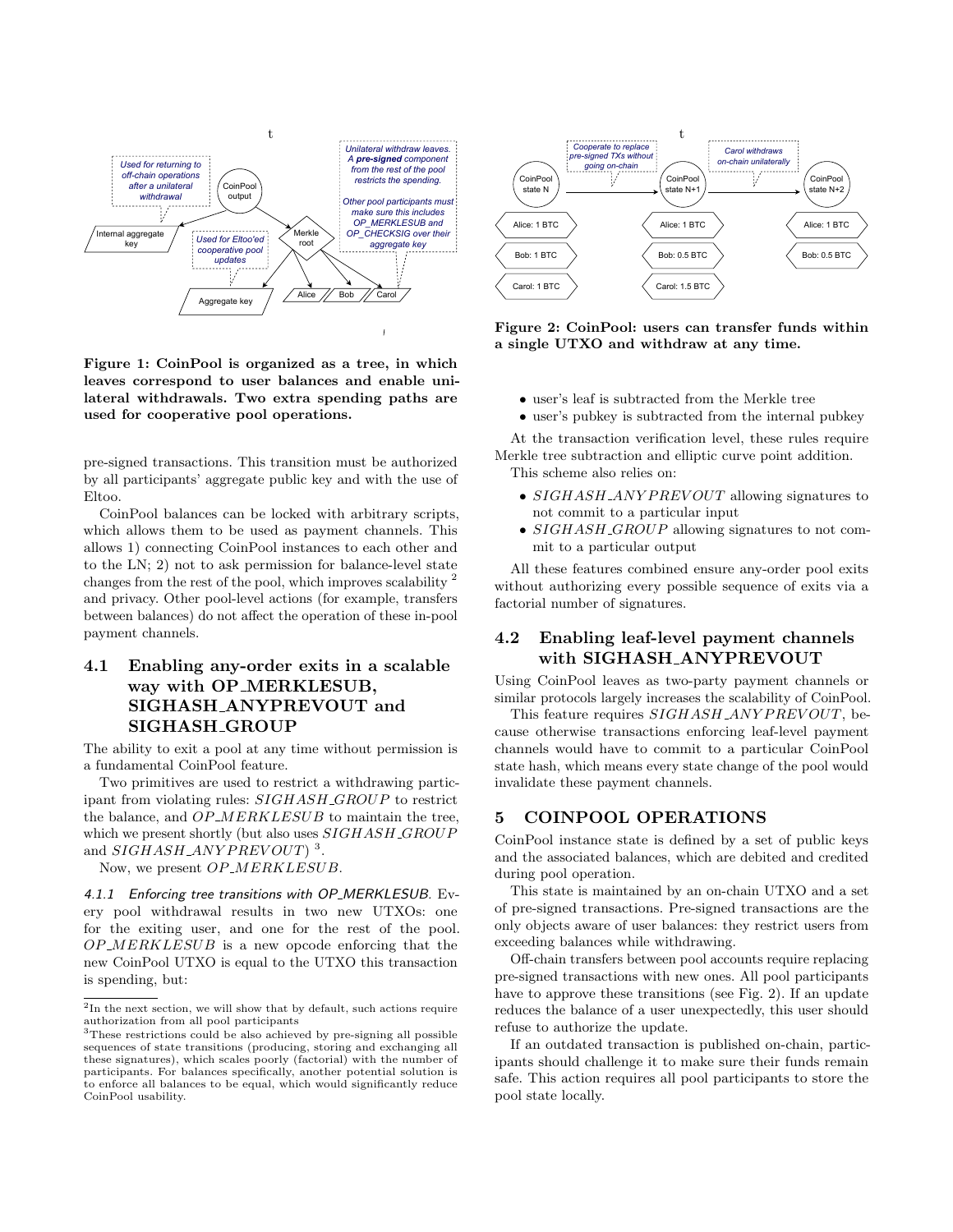<span id="page-3-0"></span>

Figure 3: Pool Setup: Update #0 TX and Withdraw TXs are signed, then Setup TX is signed and submitted on-chain.

The CoinPool UTXO usually gets re-spent on-chain when one of the participants leaves the pool. This action does not require permission from the rest of the pool.

The distribution of the balances, and even the existence of the pool, is hidden from external observers.

#### 5.1 Pool Setup

Bitcoin users initiate a CoinPool instance by crafting a Setup transaction, an Update transaction with an initial state; and one Withdraw transaction spending an Update output for every user (see Fig. [3\)](#page-3-0).

To make sure funds don't get frozen, transactions are signed in reverse topological order.

Inputs of a Setup transaction correspond to users' contributions, and the only output funds the CoinPool state. This output can be spent by all participants together unconditionally. This output is called pre-CoinPool: it does not allow unilateral withdrawals yet (an already signed Update transaction must be published first).

We will now explain the construction of Update and Withdraw transactions.

## 5.2 Pool Update (off-chain)

Initiating a transfer to another pool balance or changes to the lock conditions (key rotation, adding a timelock) requires proposing an Update transaction spending pre-CoinPool UTXO into new off-chain output. If another update already existed on top of the pre-CoinPool UTXO, it should be replaced via Eltoo.

After verifying the correctness of the transition, other participants authorize this update by 1) generating/signing a new set of Withdraw transactions; 2) signing the proposed Update transaction (see Fig. [4\)](#page-3-1).

The output of the Update transaction is a CoinPool Taproot output with the following spending paths:

- ∙ Key path remains the same as in the UTXO being spent and requires authorization from all pool participants cooperatively
- ∙ Script path represents a tree ensuring: 1) every user has a leaf allowing them to withdraw at any time without permission, although in a restricted way (see

<span id="page-3-1"></span>

Figure 4: CoinPool Update: Users cooperate to produce a new Update transaction enforcing pool state transition. Withdraw transactions should be invalidated by rotating scripts.

next Section); 2) one Eltoo-enabled leaf based on the aggregate public key enables off-chain. transitions [4](#page-3-2)

Pool participants must force each other to rotate their withdraw scripts, to invalidate existing Withdraw pre-signatures, which otherwise may be used to double-spend honest users.

Once a new Update transaction and a new set of Withdraw transactions are generated and signed, this update is finalized. No recording in the blockchain is required.

#### 5.3 Pool Withdrawal

Every pool participant can withdraw their balance from the pool at any time. Spending a Withdraw transaction always involves using a private component by the leaf owner and a pre-signed component signed by other participants.

First, a withdrawing participant submits the latest Update transaction.

Then, the contestation delay takes place: a withdrawing user should wait for a certain number of blocks before submitting a Withdraw transaction. This delay lets other users react if the submitted Update transaction was not the latest. This delay is enforced in the pre-signed component of Withdraw transactions.

Once the delay is over, a Withdraw transaction spends the CoinPool UTXO into two outputs: one for the withdrawal (see Fig. [5\)](#page-4-0), and one for the remaining pool. In addition to satisfying the user's scriptPubKey content of the leaf, the transaction must satisfy the following:

- (1) Second output is a Taproot output with the same tree from the UTXO being spent, but the withdrawing user is excluded from both key and script paths.
- (2) A point and a leaf removed from the tree should correspond to the withdrawing user's point and leaf.
- (3) First output amount should correspond to the balance assigned to the leaf.
- (4) Second output amount should equal the previous pool amount without the second output amount.

<span id="page-3-2"></span> $\overline{\text{4This}}$  can't be done via key path. Key path in the CoinPool output from an Update transaction is not supposed to be spent at all, it is only used for  $OP\_MERKLESUB$ .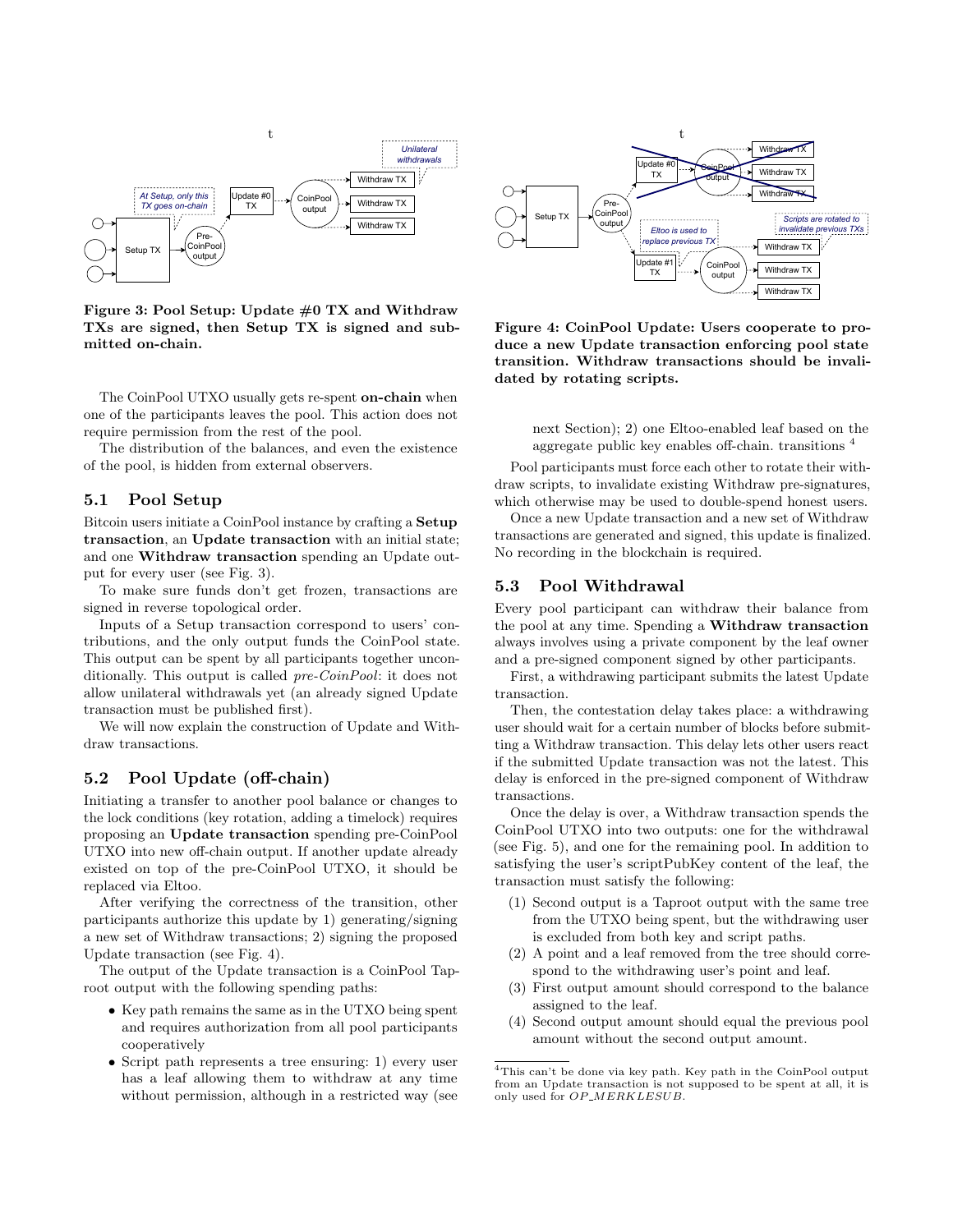<span id="page-4-0"></span>

Figure 5: CoinPool Withdraw: Bob leaves the pool by using his private key and a pre-signed Withdraw component from other participants. Then, Carol considers leaving with an existing pre-signed transaction.

(1) and (2) are enforced via  $OP\_MERKLESUB$ , which must be satisfied to spend the UTXO. Pool participants force each other to always include  $OP\_MERKLESUB$  in their leaves.

(3) and (4) are enforced via  $SIGHASH \subseteq GROUP$  flag applied to the pre-signed component of the Withdraw transaction. Pool participants force each other to always include  $OP\_CHECKSIG$  over the aggregate key in their leaves and pre-sign these authorizations only with  $SIGHASH_GROUP$ .

Users can withdraw from the pool one after each other. In that case, no Update transaction will be recorded in the blockchain, but the second user would still have to wait during the contestation delay after the first user <sup>[5](#page-4-1)</sup>.

#### 5.4 Pool Snapshot

Once a user withdraws from the pool, the remaining participants can either continue withdrawing non-cooperatively or return to off-chain pool operations. For the latter, a Snapshot transaction must be confirmed on-chain. It ensures that outdated Withdraw pre-signed components are invalidated.

A Snapshot transaction takes one input from the key path of the UTXO produced by the last Withdraw transaction and spends it into one output, identical to the Setup output.

Similarly to Setup, participants should produce all required Withdraw and Update transactions spending a Snapshot output, before authorizing the Snapshot transaction.

#### 5.5 Expanding the pool

To add a new user to the CoinPool instance, current participants spend the pool UTXO into new UTXO which includes the new user (both in key path and script path), via an onchain transaction [6](#page-4-2) . Similarly to Setup, all required Withdraw and Update transactions should be generated.



Figure 6: Coinpool Snapshot: once Bob withdrawn, a Snapshot transaction should be produced and confirmed on-chain in the same way as Setup. Then, off-chain operations can proceed.

This action could use a cooperative Update transaction or a Snapshot transaction. A transaction could be expanded to include a contribution from the new user.

## 5.6 Optimizations

Going on-chain usually happens at unilateral Withdraw, or while onboarding new users. These actions can be aggregated with each other or with other updates. One transaction can include Alice leaving the pool, adding Bob to the pool, and transferring funds from Carol to Dave.

Cooperative on-chain action is always cheaper in fees than unilateral Withdraw, because transaction witness does not contain Merkle path, and thus, is smaller and cheaper. For off-chain, it just avoids producing a separate signature for a transfer.

## 6 UPLIFTING OFF-CHAIN PROTOCOLS

CoinPool leaves could be used for advanced protocols (payment channels, Discreet Log Contracts [\[6\]](#page-7-7), CoinSwaps [\[12\]](#page-7-8)). This is one of the key scalability improvements CoinPool provides, which we call uplifting. Those protocols can operate inside the pool without affecting the entire pool state (see Fig. [7\)](#page-5-0).

An uplifted protocol instance is secure for all participants only if all of them are involved in authorizing pool-wide actions: signing cooperative updates and pre-signing unilateral withdrawals. Otherwise, a leaf can be modified without the user's consent.

Activity within an uplifted protocol instance (at a leaflevel) remains unknown to non-involved pool participants.

An uplifted protocol instance adheres to the same threat model, as the non-uplifted version. A user has to:

- ∙ monitor the blockchain to ensure no outdated state is submitted [\[1\]](#page-6-0)
- ∙ make sure their reaction transactions could be timely included in the blockchain [\[8,](#page-7-5) [18\]](#page-7-6)

Additionally, pool timelocks (in Withdraw transactions) should be accounted for while picking timelocks for uplifted protocol instances.

<span id="page-4-1"></span><sup>5</sup> It doesn't provide additional security against the second withdrawal, but it significantly simplifies the protocol design.

<span id="page-4-2"></span> ${}^{6}$ This transaction must be recorded on-chain, because otherwise new user can't be secure.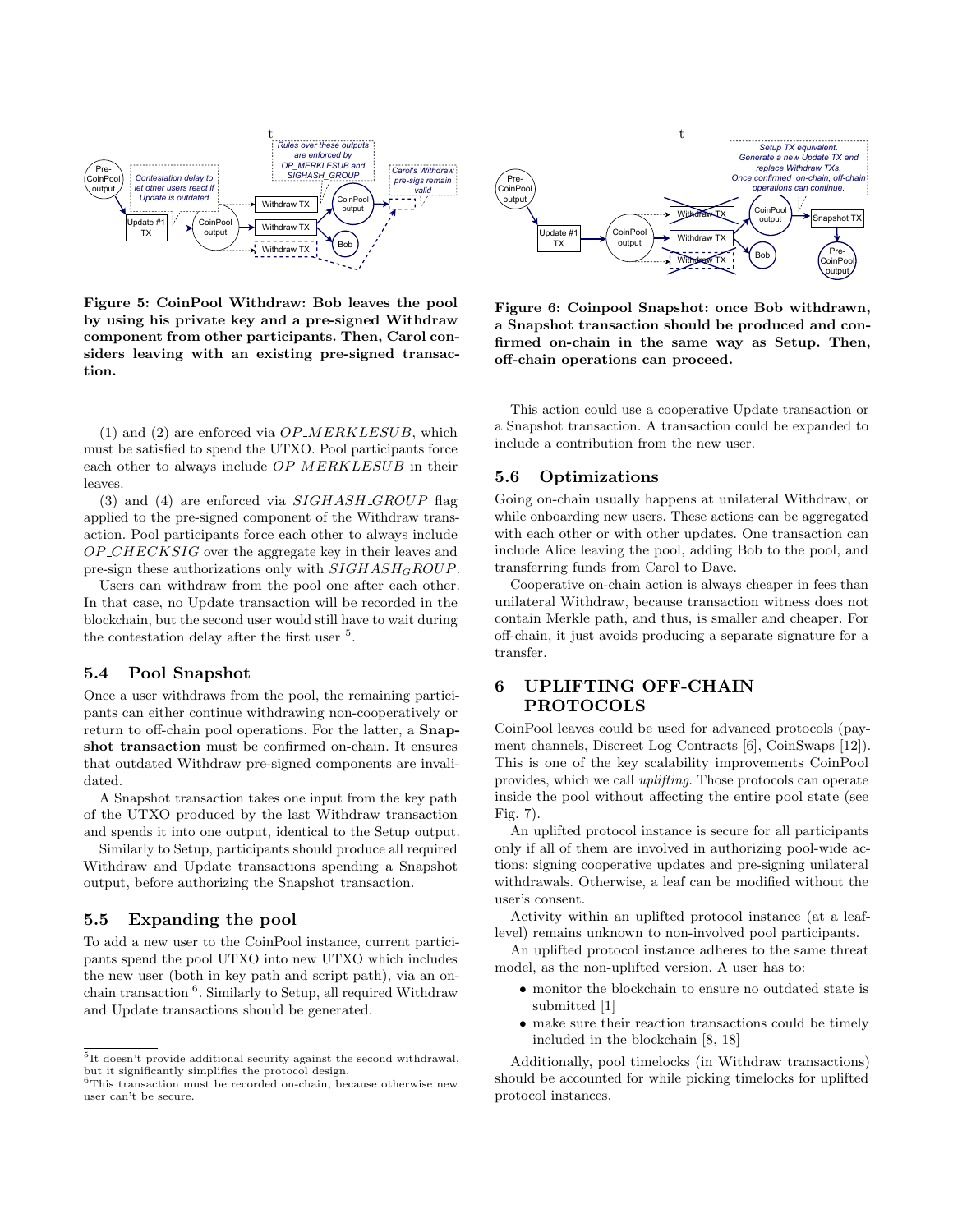<span id="page-5-0"></span>

Figure 7: Uplifting: a leaf-level payment channel can be updated without affecting the rest of the pool.

Leaf-level payment channels may be used to route payments to the Lightning Network, or another CoinPool instance. To achieve this, one of the payment channel participants must have another payment channel in the second system. This user would take the risks corresponding to crosssystem transfers, similarly to how routing nodes in the LN take the risk for forwarding payments through their channels.

These payments have to be authorized only by leaf participants and remain unknown to the rest of the pool.

#### 7 DISCUSSION

## 7.1 Economic soundness of multi-party Eltoo

Eltoo assumes publishing a reaction transaction in case a counterparty confirmed an outdated transaction on-chain.

In a two-party setting, there is always an attacker and a victim. In N-party protocols, there could be  $M < N$  victims. It is unclear how victims coordinate the reaction, especially in terms of reaction transaction fees.

A protocol instance (e.g., CoinPool) may have an extra leaf (or a standalone UTXO) with contributions from all pool participants for this reason. Additionally, it can encourage honest pool participants to be first at reacting by offering a reward paid from this additional collateral.

## 7.2 Off-chain Cancellation of Withdraw Transactions

Once a unilateral withdrawal was confirmed on-chain, continuing pool off-chain operations requires confirming a Snapshot transaction, which results in extra on-chain footprint and coordination.

A Snapshot transaction invalidates Withdraw transactions, because otherwise, if Alice withdraws right after Bob, Bob remains in the Eltoo leaf of Alice's remaining pool output. The remaining pool participants must not rely on Bob contesting further updates.

Alternatively, this can be achieved by extending Bitcoin Script rules to function across outputs. More specifically, pool participants should be able to force (via a pre-signed component) Withdraw transactions to use an internal pubkey from their first output (the remaining pool) as a condition locking the second output (timelocked UTXO of a withdrawing participant), so that withdrawing users are excluded from further contesting.

#### 7.3 Interactivity requirement

CoinPool updates require the participation of all pool participants. This sets an upper bound on the number of pool users. The main bottlenecks are:

- ∙ online: downtime of a single participant halts pool updates
- ∙ DoS-resistance: malicious participants proposing an excessive number of updates; or denying to authorize any updates
- ∙ resources: latency and bandwidth/space required to coordinate updates

Interactivity requirement also makes cold storage security approach impossible for the keys authorizing updates.

To overcome these issues, we suggest several solutions:

- ∙ applying reputation systems to select pool participants for DoS-resistance
- ∙ replicated key hosting for better availability
- ∙ kicking-out at the pool level: forcing a user to withdraw after inactivity
- ∙ in-pool fragmentation: updates in one branch without authorization from another branches

## 7.4 Withdraw witness size

Unilateral Withdraw transactions have large witness sizes because they require revealing a Merkle branch containing the withdrawing user's leaf. Witness size in this case grows logarithmically with the pool size.

This results in the inefficient use of Bitcoin throughput, and high fees for the withdrawing user.

- We suggest the following optimizations:
- (1) Sharing leaves across several users via leaf-level conditions enabled by Bitcoin Script
- (2) A more efficient accumulator for inclusion proving [\[5\]](#page-6-2).

## 7.5 Dynamic Membership

CoinPool does not allow onboarding new users' without an on-chain transaction. This results in reduced scalability and usability of CoinPool.

Onboarding new users off-chain securely is hard, because existing pool participants can cooperate to trick a new user into believing new user's funds are safe, and then doublespending via free-to-produce state fork.

We leave exploring this problem for future research.

#### 7.6 Confidentiality enhancements

Even though CoinPool hides most of the activity from the outsider, an in-pool observer can track all in-pool activities unless they happen at the leaf level.

Anonymity can be increased by setting a lower bound on in-pool balance and a timelock to prevent a spy from leaving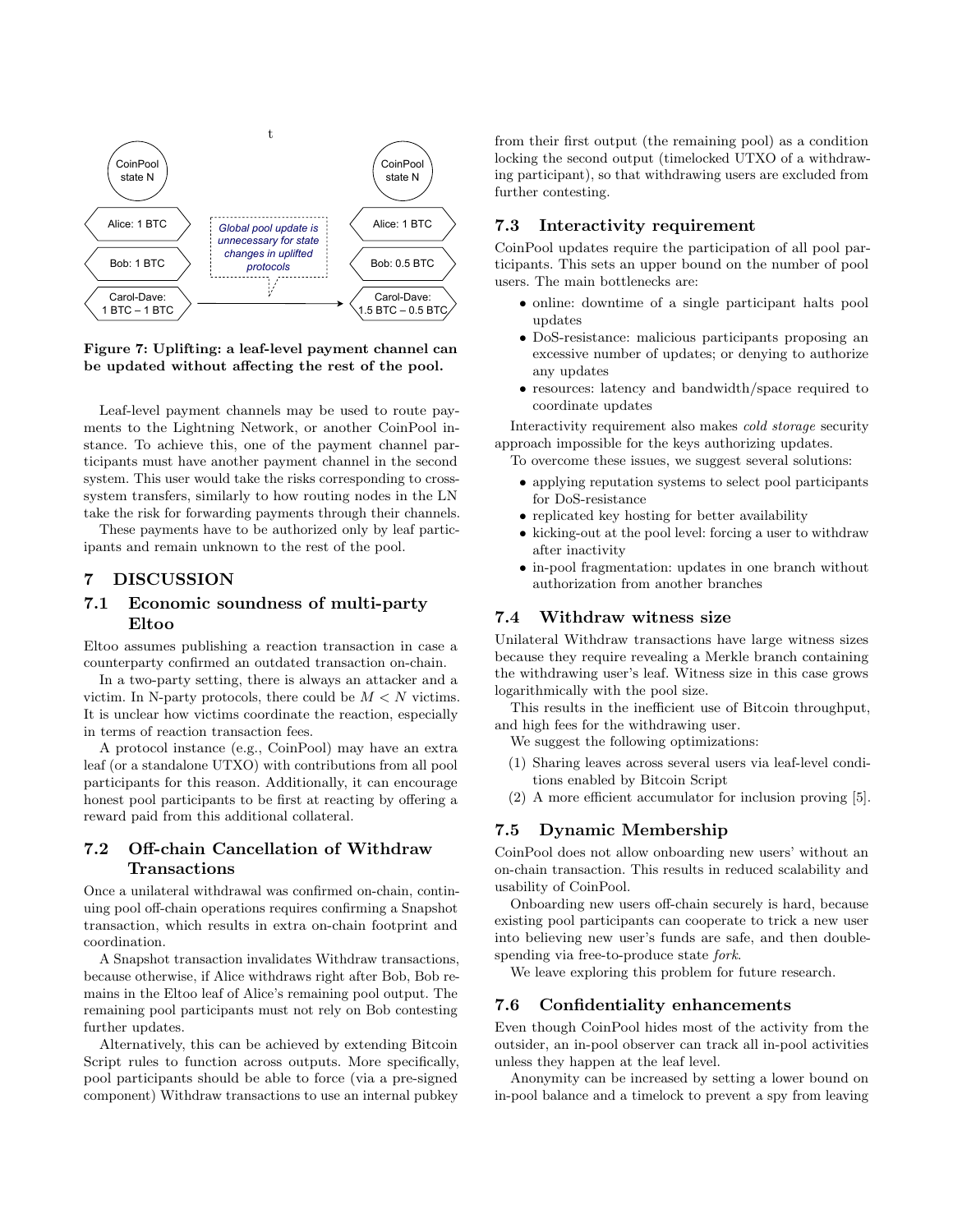the pool immediately after entering, or via periodic in-pool mixing.

## 8 COINPOOL APPLICATIONS

#### 8.1 Trading Pools

CoinPool can facilitate trading or liquidity management (for example, between a broker firm and its clients) more efficiently than the LN or other systems, due to better confidentiality and funds velocity.

Pool policies could be optimized for trading, and include market makers, trade ordering rules, or alternative threshold conditions. For example, a broker could authorize a state transition if 50% of participants confirm.

#### 8.2 Commodity Contracts

Commodity trade is a widespread business activity with longer timespans and across multiple jurisdictions. For these deals, it is often useful to take many different events into consideration and act accordingly.

CoinPool can be used to facilitate these advanced contracts if every possible event corresponds to a pre-signed transaction enforcing pool state transition.

#### 8.3 Smart Corporation

A CoinPool instance can represent a corporation, with stakeholders having different balances and voting rights to implement corporate governance and distribute dividends. A special balance could be used as a corporate account and controlled by the majority of the participants.

This idea gets more powerful once combined with other advanced protocols (e.g., Chaumian banks [\[2\]](#page-6-3) or vaults [\[14,](#page-7-9) [23\]](#page-7-10)).

#### 9 RELATED WORK

First multi-party  $(N > 2)$  protocols for Bitcoin were *mixers* enhancing privacy by obfuscating coin ownership across many users [\[11,](#page-7-11) [12\]](#page-7-8). Similarly to CoinPool, they provide confidentiality against an outsider, but not against an in-protocol spy. Although confidentiality boost is a secondary feature for CoinPool.

Sidechains [\[7,](#page-7-0) [22\]](#page-7-12) scale Bitcoin by locking Bitcoins controlled by an external consensus (e.g., a federation) to authorize state transitions. CoinPool is more trust-minimized than sidechains, but, unlike sidechains, it is limited by Bitcoin Script for off-chain activities. Sidechains could use CoinPools for locking and governing locked Bitcoins.

The Lightning Network [\[17\]](#page-7-3) aims to increase transaction throughput by moving most of the activity off the chain via two-party payment channels. CoinPool builds on similar scalability ideas while providing better funds velocity at a cost of higher interactivity.

Channel factories [\[4\]](#page-6-4) enhance the LN by batching openings and closings of many channels into one transaction. CoinPool also builds on the idea of UTXO sharing, but, unlike Channel factories, CoinPool remains operational after one participant withdraws from the UTXO.

Joinpool [\[13\]](#page-7-13) is a more generic UTXO sharing protocol, which, unlike Channel factories, remains operational after a user withdraws. CoinPool extends this by offering off-chain operations and protocol uplifting.

Both Channel factories and Joinpool protocols offer mixing coins against an external observer, so does CoinPool.

The pooling idea was further advanced by representing accounts in a Radix tree [\[21\]](#page-7-14) for witness size reduction. Compared to this construction, CoinPool requires generation more transactions and interactive setup, while offering a smaller on-chain footprint and allowing unilateral withdrawals.

This Radix tree was prototyped on pre-signed transactions without modifications to Bitcoin Script, while  $OP_CTV$  [\[20\]](#page-7-15) was proposed to reduce construction complexity and risks associated with pre-signed transactions.

 $OP\_TAPROOT\_LEAF\_UPDATE\_VERIFY$  [\[24\]](#page-7-16) is a Bitcoin Script extension allowing accumulator-based operations, similarly to  $OP\_MERKLESUB$ .  $OP\_CAT$  [\[15\]](#page-7-17) and  $OP\_CSFS$  [\[16\]](#page-7-18) are two other general-purpose covenant proposals to Bitcoin Script. These proposals may be used to design pool protocols, although this direction was not thoroughly explored.

## 10 CONCLUSIONS

Lightning Network scales Bitcoin payments via two-party payment channels and routing, although it may be bounded in terms of scaling and usability by its design.

We propose CoinPool, a covenant-based payment pool construction, which takes the idea of sharing UTXO ownership to the next level. In CoinPool, Bitcoin users lock funds in many accounts within a single UTXO to instantly transact across the pool without much on-chain footprint; or use their accounts inside the pool for advanced protocols (e.g., payment channels), possibly even connected to other CoinPools or the LN. CoinPool users can withdraw their funds from the pool at any time.

CoinPool introduces an alternative set of trade-offs: users get increased funds velocity and use Bitcoin throughput more efficiently, at the cost of high interactivity required by pool participants. CoinPool requires modifications to the Bitcoin protocol.

#### REFERENCES

- <span id="page-6-0"></span>[1] Gleb Naumenko Antoine Riard. Time-dilation attacks on the lightning network, https://arxiv.org/pdf/2006.01418.pdf, 2020.
- <span id="page-6-3"></span>[2] David Chaum. Blind signatures for untraceable payments. In David Chaum, Ronald L. Rivest, and Alan T. Sherman, editors, Advances in Cryptology, pages 199–203, Boston, MA, 1983. Springer US.<br>[3] Rusty Russell
- <span id="page-6-1"></span>Rusty Russell Christian Decker and Olaoluwa Osun-<br>tokun. eltoo: A simple laver2 protocol for bitcoin. eltoo: A simple layer2 protocol for bitcoin, https://blockstream.com/eltoo.pdf, 2018.
- <span id="page-6-4"></span>[4] Christian Decker Conrad Burchert and Roger Watten-Scalable funding of bitcoin micropayment channel networks, https://nakamotoinstitute.org/static/docs/scalablefunding-of-bitcoin-micropayment-channel-networks.pdf, 2018.
- <span id="page-6-2"></span>[5] Ben Fisch Dan Boneh, Benedikt Bunz. Batching techniques for accumulators with applications to iops and stateless blockchains, https://eprint.iacr.org/2018/1188.pdf, 2018.